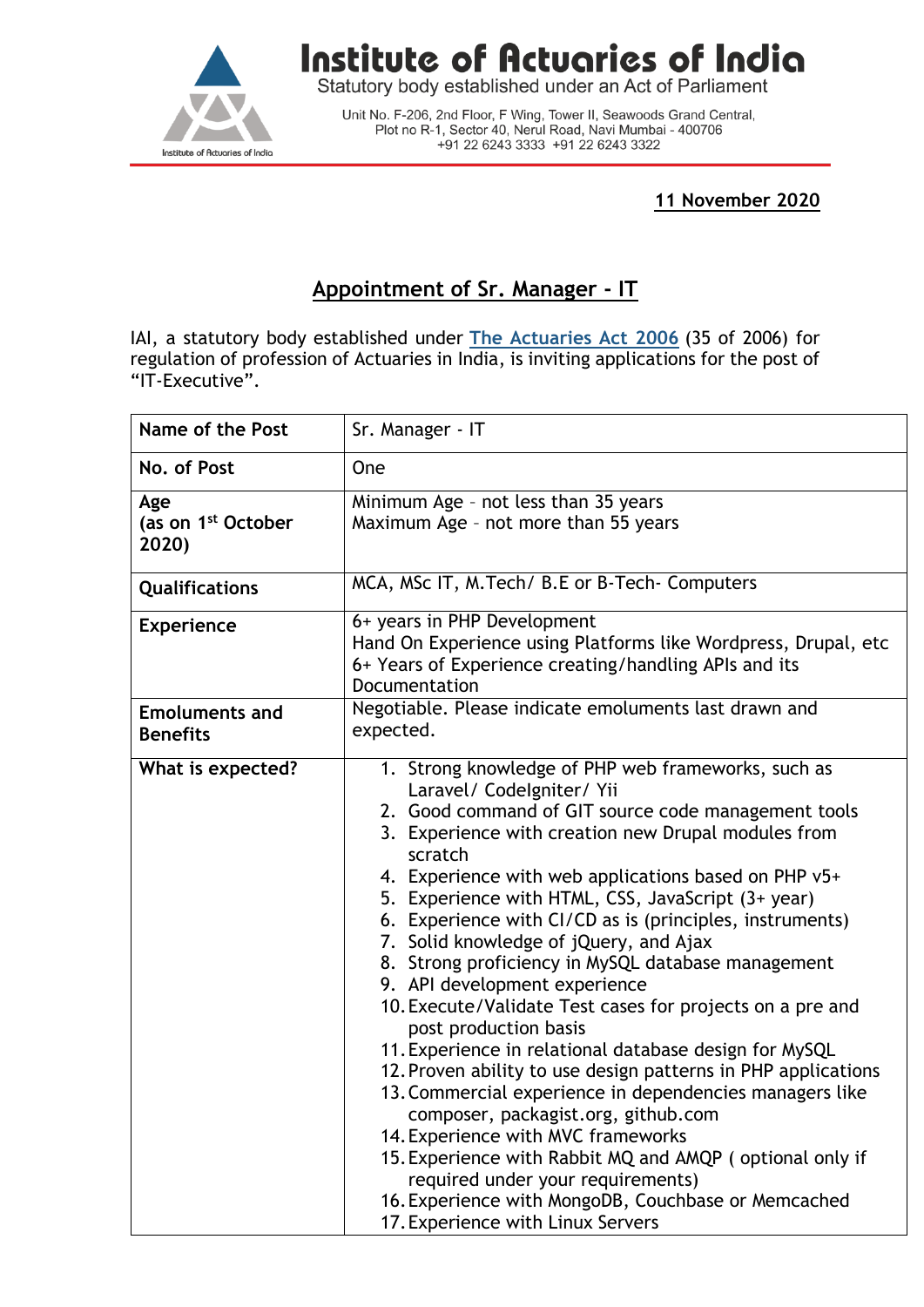

## **Institute of Actuaries of India**<br>Statutory body established under an Act of Parliament

Unit No. F-206, 2nd Floor, F Wing, Tower II, Seawoods Grand Central,<br>Plot no R-1, Sector 40, Nerul Road, Navi Mumbai - 400706 +91 22 6243 3333 +91 22 6243 3322

|                            | 18. Experience with version control systems, distributed                                            |
|----------------------------|-----------------------------------------------------------------------------------------------------|
|                            | revision control and source code management systems                                                 |
|                            | (Git)                                                                                               |
|                            | 19. Strong knowledge in Continuous Integration/Continuous                                           |
|                            | Delivery tools, e.g. Jenkins                                                                        |
|                            | 20. Experience with Selenium web, Appium, Endtest.io                                                |
|                            | automated regression tools                                                                          |
|                            | 21. Nette Framework experience or any similar like Symfony,                                         |
|                            | Zend etc                                                                                            |
|                            | 22. Experience with modern front-end tools (ie. SPA                                                 |
|                            | frameworks, npm, build tools like webpack, advanced                                                 |
|                            |                                                                                                     |
|                            | HTML5 & CSS)                                                                                        |
|                            | 23. Effective lead, response and opportunity funnels that help                                      |
|                            | drive targeted new business growth                                                                  |
|                            | 24. Experience SOA web services- REST, SOAP, XML-RPC, XML,<br><b>JSON</b>                           |
|                            | 25. Experience with relational databases and SQL (One of:<br>Oracle, MySQL, MS SQL, or PostgresSQL) |
|                            | 26. Deep expertise and hands on experience with Web                                                 |
|                            | Applications and programming languages such as PHP,                                                 |
|                            | Drupal7, Drupal8, MySQL, HTML5, CSS3, Bootstrap,                                                    |
|                            | JavaScript, JQuery, and REST APIs. Good knowledge of                                                |
|                            | the experience of REST, SOAP, XML-RPC in PHP.                                                       |
|                            | 27. Write SRS, technical specifications based on conceptual                                         |
|                            | design and stated business requirements.                                                            |
|                            | 28. Participate in software requirement meetings and analyze                                        |
|                            | user needs to determine technical requirements.                                                     |
|                            | Understand product/business requirements to define                                                  |
|                            | system specifications.                                                                              |
|                            | 29. Coordinate with co-developers and keeps reporting                                               |
|                            | manager well informed of the status of development                                                  |
|                            | effort and serves as liaison between development staff                                              |
|                            | and reporting manager.                                                                              |
|                            | 30. Excellent communication, analytical and interpersonal                                           |
|                            | skills.                                                                                             |
|                            | 31. Ability to lead a project and grasp domain knowledge.                                           |
|                            | 32. Knowledge of hardware and networking will be an added                                           |
|                            |                                                                                                     |
|                            | advantage.                                                                                          |
| <b>Term</b>                | Appointment is on a full-time basis                                                                 |
|                            |                                                                                                     |
|                            |                                                                                                     |
| <b>Selection Procedure</b> | The candidate will be shortlisted based on knowledge, skill and                                     |
|                            | other criteria. The selection procedure of shortlisted candidate                                    |
|                            | shall be;                                                                                           |
|                            |                                                                                                     |
|                            | Written test/ Computer test                                                                         |
|                            | Personal interview                                                                                  |